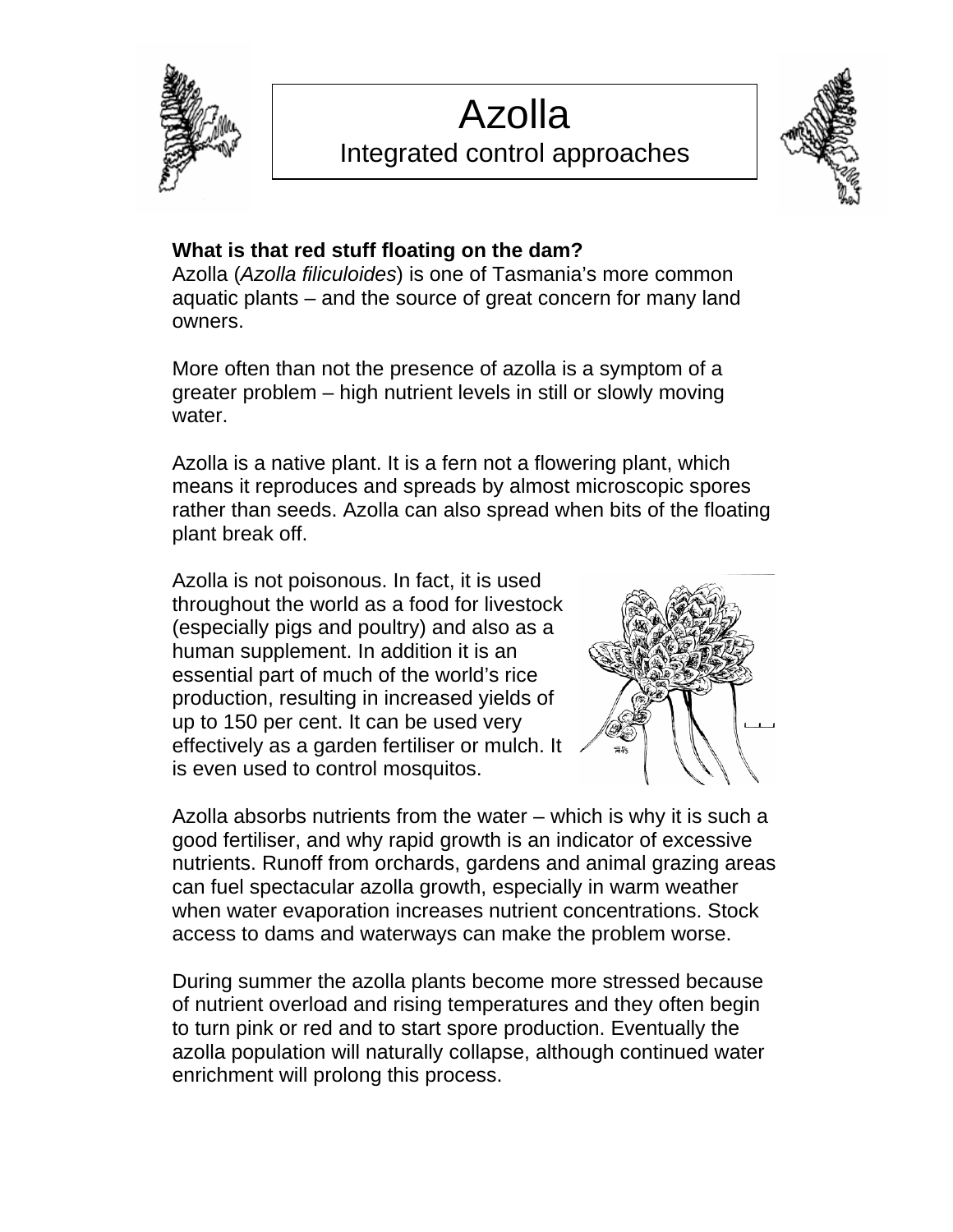#### **What does azolla do to the water?**

Concerns over azolla usually relate to water quality, smell, safety, irrigation problems, the risk of spread, and aesthetics.

Dense infestations of azolla will reduce light levels and cause the death of aquatic plants and animals through the reduction of available oxygen. This in turn can reduce the capacity of a water body to absorb nutrients, making the problem worse in the following growth season. However, for the azolla infestation to get to the density for this to occur there are almost certainly *already*  water quality conditions which are not healthy for many aquatic plants and animals. Attempts to control dense infestations by spraying can cause much more serious consequences for water quality than natural death because they result in a very large rotting mass to enter the water.

Rotting azolla does smell, but often the smell is also due to other rotting vegetation and the death of other aquatic plants and animals. Again, sudden death will make the problem worse.

While azolla can look serious it will only grow where the conditions suit it. It is not unusual to see two dams in one paddock, only one of which has azolla. Inevitably the affected dam will be that which receives the most enriched water.



Azolla can be serious for aquatic plant or animal production (eg trout farming) but again, it is a symptom of a water quality problem with potentially serious growth and disease implications. In fact, healthy trout will eat azolla if they get the chance.

Azolla can be a nuisance to irrigators, but because it is free floating and does not have long roots it is usually possible to get an inlet pipe below the level of the azolla.

Perhaps the most serious aspect of azolla infestation is that of safety. Livestock, especially cattle, drown each year because they mistake the floating mat of azolla for a solid surface. Tragically, children have also died in Australia in this way. Because azolla spreads by tiny spores and plant fragments it is almost impossible to control its spread – the key is to avoid creating conditions that favour it.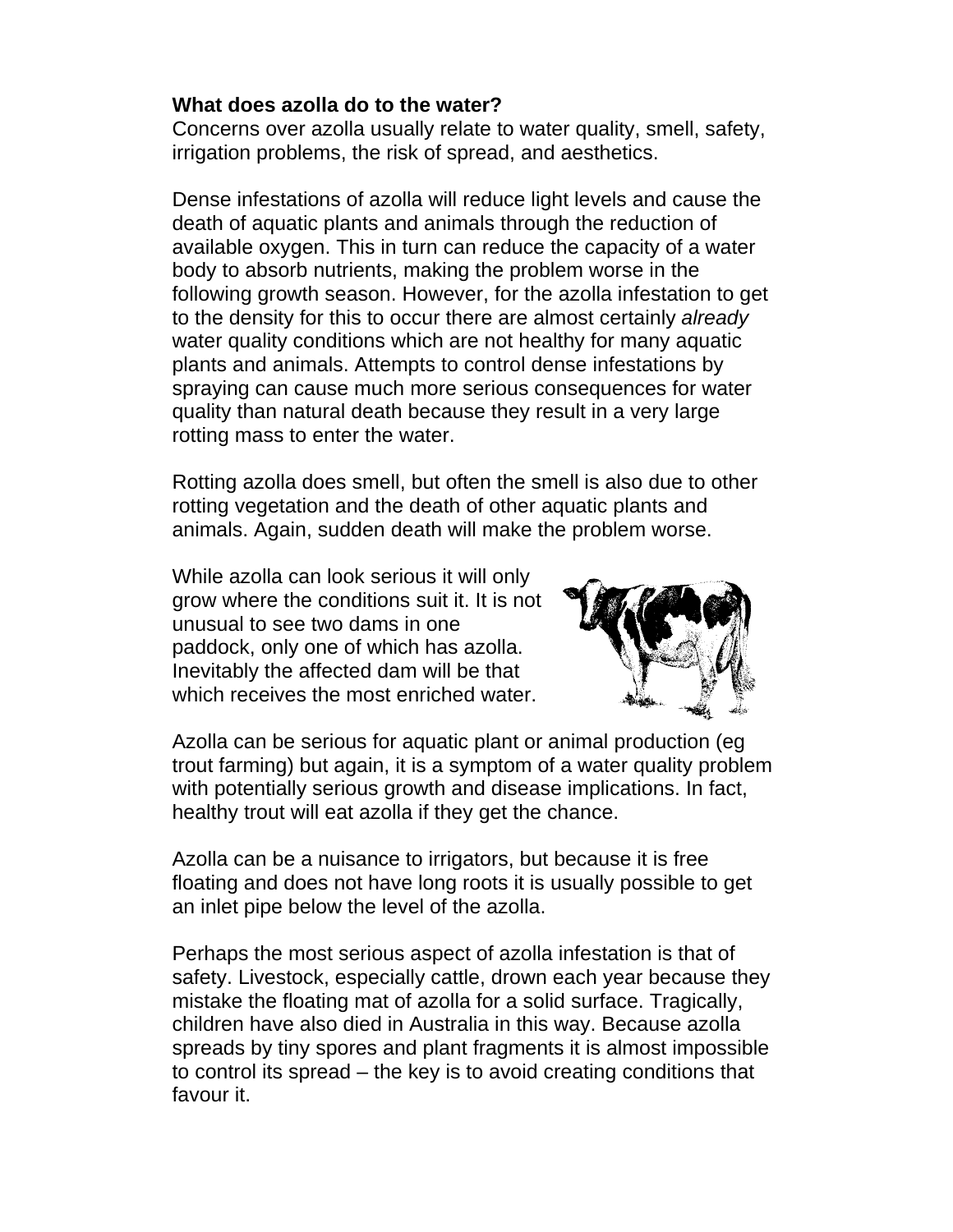#### **How can azolla be controlled?**

Long-term control of azolla requires changing the conditions that favour it, and particularly reducing water nutrient levels. This can be done by:

- Excluding livestock from dams
- Establishing deep-rooted perennial vegetation on the up-slope from dams
- Reducing/diverting run-off

If a dam is pipe-fed then increasing the height from which water enters the dam will increase wave action. This will also help slow azolla growth as it does not tolerate moving water. Short-term "control" may be necessary for safety reasons, or where the azolla poses a risk to a particular activity. However, it is unlikely to do anything other than temporarily reduce the amount of azolla. Mechanical removal (scoops, beams and nets, for example) allow the azolla to be productively used elsewhere.

Herbicide options are limited to either suitably registered glyphosate products (eg Roundup Biactive®, Weedmaster Duo®) or diquat (Reglone®). Australian experience suggests glyphosate can be effective but repeat applications are required and are less effective once the azolla has tuned red and spores have been released. Diquat is a contact herbicide and tends to burn off the azolla without killing it. If the plants become submerged herbicides will become much less effective.

All herbicides registered for use on or near waterways have legal restrictions on how and when they can be used, and how long before the sprayed water can be used for other purposes. These restrictions are contained on the herbicide label and users *must* read, understand and follow these instructions.



The use of herbicides should be carefully considered as undesirable off-target damage and the consequences of a sudden accumulation of rotting plant material can be more detrimental to agriculture and the environment than the living azolla.